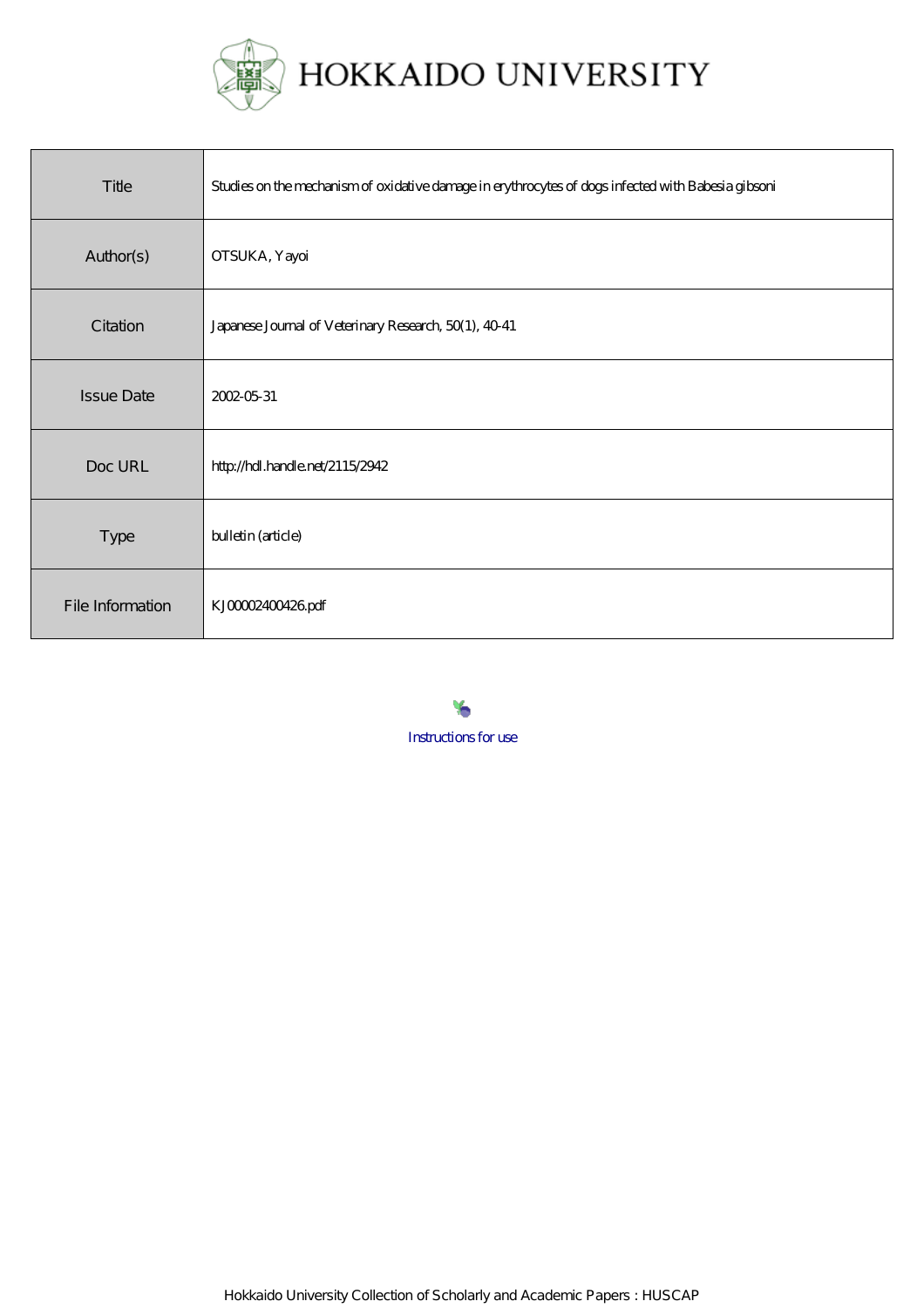# Studies on the mechanism of oxidative damage in erythrocytes of dogs infected with *Babesia gibsoni*

### Yayoi Otsuka

#### *Laboratory of Internal Medicine, Department of Veterinary Clinical Science, Graduate School of Veterinary Medicine, Hokkaido University, Sapporo 060-0818, Japan*

Although *Babesia gibsoni* cause severe hemolytic anemia in dogs in spite of a low percentage of parasitized erythrocytes in their peripheral blood, the pathogenesis of the anemia remains unclear. Previous studies suggested that increased oxidative damage of erythrocytes in *B. gibsoni-infected* dogs may enhance the phagocytosis of the erythrocytes by macrophages, resulting in severe anemia in infected dogs with a low parasitemia. However, this hypothesis has not been demonstrated, and this study was carried out to elucidate the mechanism underlying the oxidative process in *B. gibsoni* -infected erythrocytes.

In this study, the generation of superoxide anion  $(O_2^-)$  and the concentrations of methemoglobin (MetHb) and thiobarbituric acid reactive substances (TBARS) in erythrocytes of dogs infected with *B. gibsoni* were significantly higher than in those of non-infected dogs. When *B. gibsoni* parasites were cultured together with erythrocytes from normal dogs,  $O<sub>2</sub>$  generation of the erythrocytes was significantly higher in the parasitized culture than in the control culture. Increases of MetHb and TEARS concentrations in the parasitized culture were also observed and compared with the control culture. These results suggest that oxidative damage to erythrocytes was induced by the multiplication of *B. gibsoni,* and that parasites may damage not only parasitized erythrocytes but also non-parasitized erythrocytes via the generation of  $O<sub>2</sub>$ . However, this possibility cannot be explained on the basis of the observation that the number of parasitized erythrocytes in peripheral blood in B. *gibsoni* -infected dogs was extremely low. Therefore, in the next experiment we investigated the effects of macrophages on the oxidative damage of erythrocytes in infected dogs.

The peripheral blood monocytes of infected dogs produced a significantly higher chemiluminescent response than those from non-infected dogs when the cells were subjected to non-specific stimulation or specific stimulation. These results indicated that macrophages of *B. gibsoni-infected* dogs were highly activated compared to those of noninfected dogs. Furthermore, the membrane lipid peroxidation of normal dog erythrocytes incubated with activated monocytes from infected dogs was significantly higher than that of erythrocytes incubated with cells from noninfected dogs. These results suggest that the oxidative damage of erythrocytes observed in *B. gibsoni-infected* dogs with a low parasitemia might be induced partly by reactive oxygen species released from the activated macrophages.

The final experiment showed a significant increase of IgG-bound erythrocytes in the peripheral blood of infected dogs compared with erythrocytes in non-infected dogs. In addition, IgG binding to erythrocytes with artificial oxidative damage was significantly higher than that to untreated cells, suggesting that the increase of IgG-bound erythrocytes in infected dogs might reflect the increase of erythrocytes with oxidative damage.